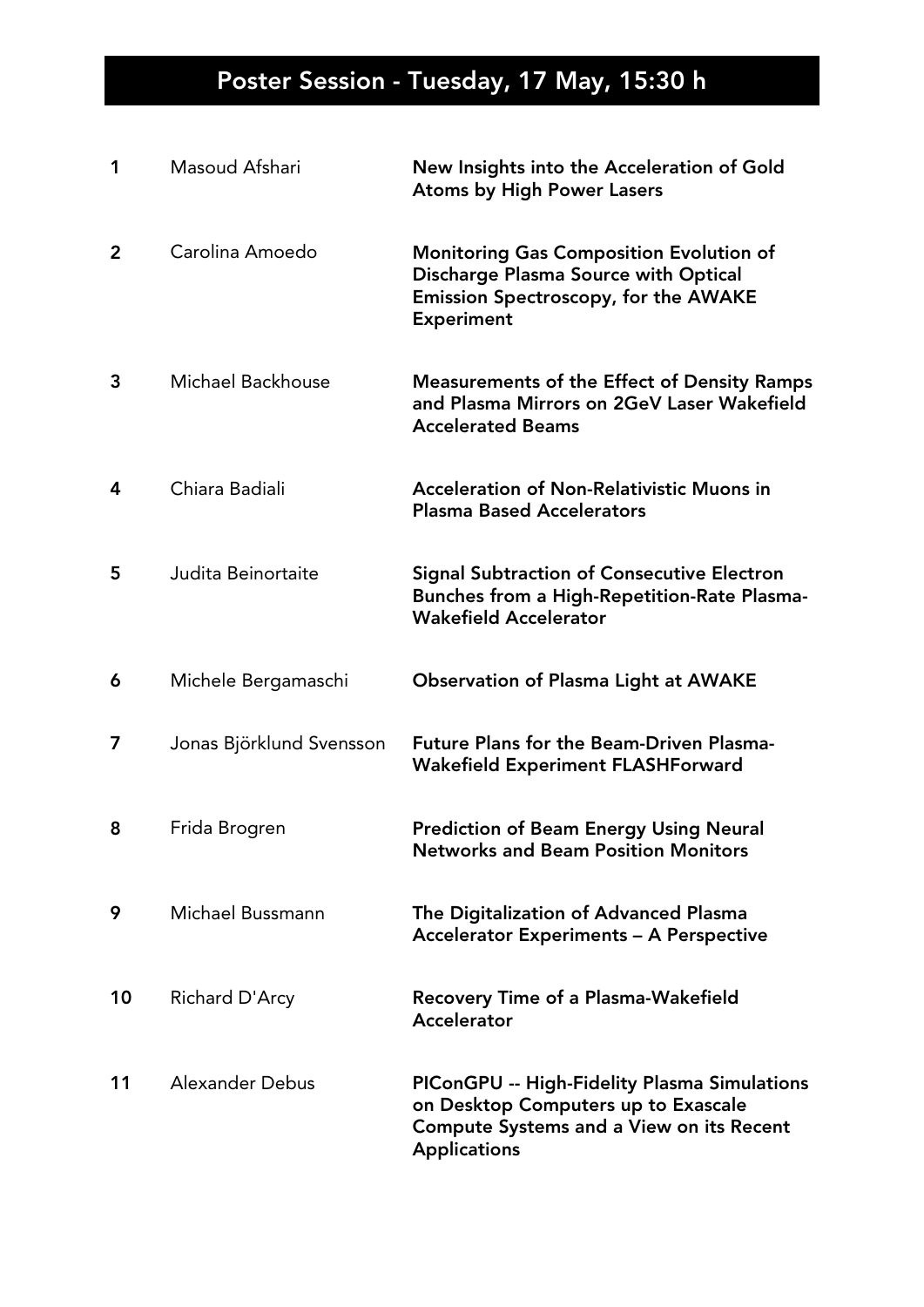| 12 | Severin Diederichs        | <b>Modelling Positron Acceleration with</b><br>HiPACE++                                                                           |
|----|---------------------------|-----------------------------------------------------------------------------------------------------------------------------------|
| 13 | <b>Mike Downer</b>        | CO 2 Laser-Driven Wakefield Acceleration                                                                                          |
| 14 | Michael Ehret (online)    | <b>Enhancement of Tape Targets at VEGA</b>                                                                                        |
| 15 | <b>Bonaventura Farace</b> | A Confined Continuous-Flow Plasma Source<br>For High-Average-Power Laser Plasma<br><b>Acceleration</b>                            |
| 16 | John Farmer               | <b>Injection Tolerances for AWAKE Run 2c</b>                                                                                      |
| 17 | <b>Moritz Foerster</b>    | Hybrid LWFA-PWFA: A Stability and Beam-<br><b>Quality Booster for Laser-Generated Electron</b><br><b>Beams</b>                    |
| 18 | <b>Marcel Granetzny</b>   | <b>Computation and Measurement of Helicon</b><br>Wave Fields and Plasma Parameters in a<br><b>Wakefield Accelerator Prototype</b> |
| 19 | Cornelia Gustafsson       | Shock-Assisted Ionisation Injection for Very<br><b>High Energy Electron Radiotherapy</b>                                          |
| 20 | Andrea Hannasch           | Compact Spectroscopy of keV to MeV X-rays<br>from Laser Plasma Electron Accelerators                                              |
| 21 | Arie Irman                | <b>DRACO Laser-Driven Electron source for</b><br>secondary radiation generation and<br>applications                               |
| 22 | Faran Irshad              | Multi-Objective Multi-Fidelity Optimization of<br><b>Laser Wakefield Accelerator</b>                                              |
| 23 | Soeren Jalas              | <b>Bayesian Optimisation of Laser Plasma</b><br><b>Accelerators</b>                                                               |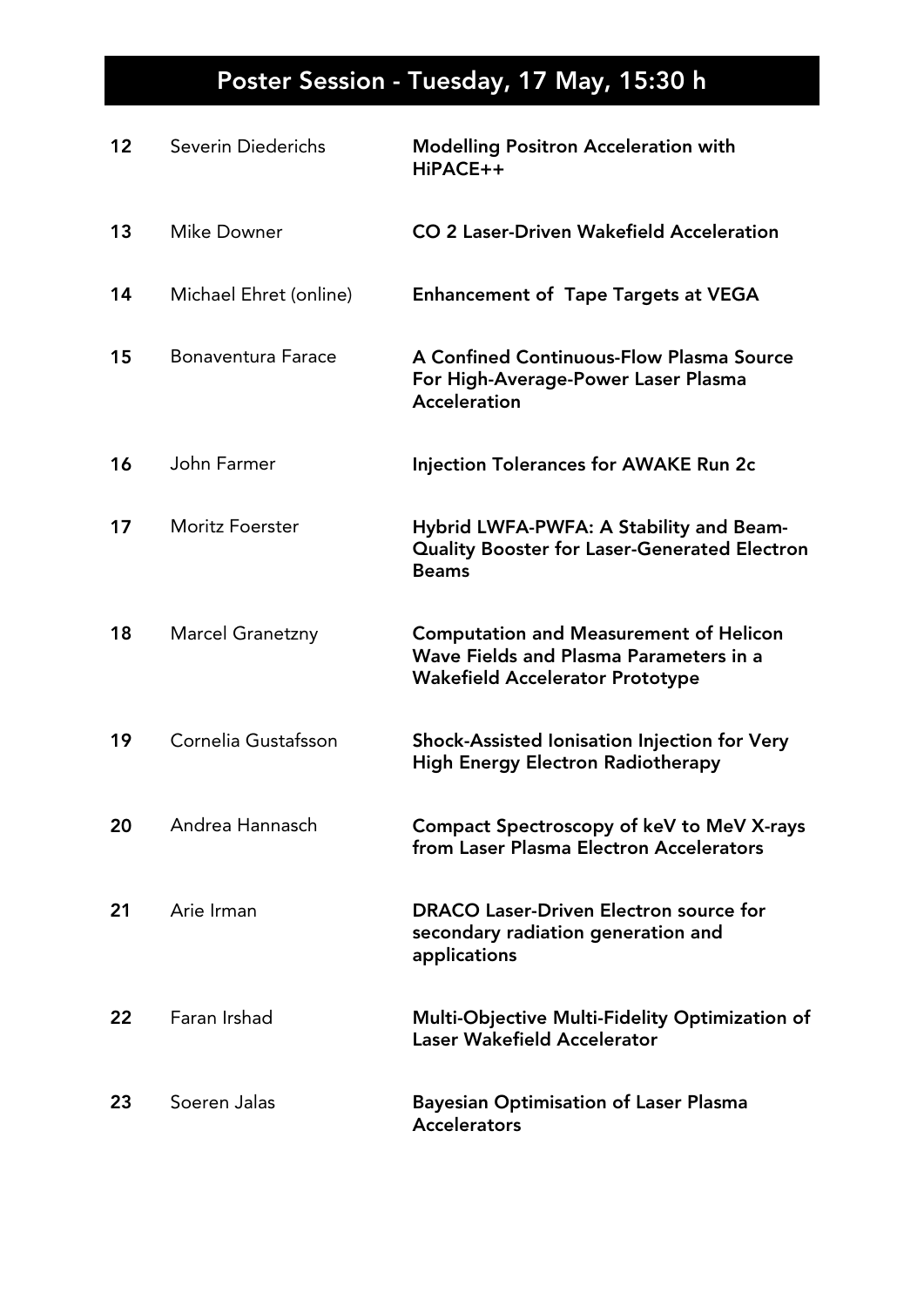| 24 | Advait Kanekar                 | <b>Gas-Flow Simulations of a Discharge-Capillary</b><br>Plasma Source for High-Repetition-Rate<br><b>Plasma-Wakefield Operation</b> |
|----|--------------------------------|-------------------------------------------------------------------------------------------------------------------------------------|
| 25 | Manuel Kirchen                 | Surrogate Modelling of Laser-Plasma<br><b>Acceleration</b>                                                                          |
| 26 | Arpad Lenart                   | <b>Advanced Space Radiation Reproduction</b><br><b>Using Laser Wakefield Accelerators</b>                                           |
| 27 | Erik Löfquist                  | Design and Numerical Investigations of a<br><b>Phase Locked Few Cycle Laser Accelerator</b>                                         |
| 28 | Antoine Maitrallain            | Parametric Study of High-Energy Ring-<br>Shaped Electron Beams from a Laser<br><b>Wakefield Accelerator</b>                         |
| 29 | <b>Conor McAnespie</b>         | High-dose Femtosecond-Scale Gamma-Ray<br><b>Beams for Radiobiological Applications</b>                                              |
| 30 | Orla McCusker                  | Diamond Detectors for Time of Flight<br><b>Measurements in High Repetition Rate Laser-</b><br><b>Plasma Interactions</b>            |
| 31 | <b>Mathis Mewes</b>            | <b>Hydrodynamics Simulations of Plasma</b><br><b>Accelerator Sources</b>                                                            |
| 32 | Pablo Israel Morales<br>Guzman | PIC Simulations of the Self-Modulation of a<br>Long Proton Bunch using two seeds: an<br><b>Electron Bunch and a Density Cut</b>     |
| 33 | Mariana Moreira                | Control of the Self-Modulation and Long-<br><b>Bunch Hosing Instabilities with Plasma</b><br><b>Frequency Detuning</b>              |
| 34 | Tatiana Nechaeva               | Hosing of a Long Relativistic Particle Bunch<br>Induced by an Electron Bunch                                                        |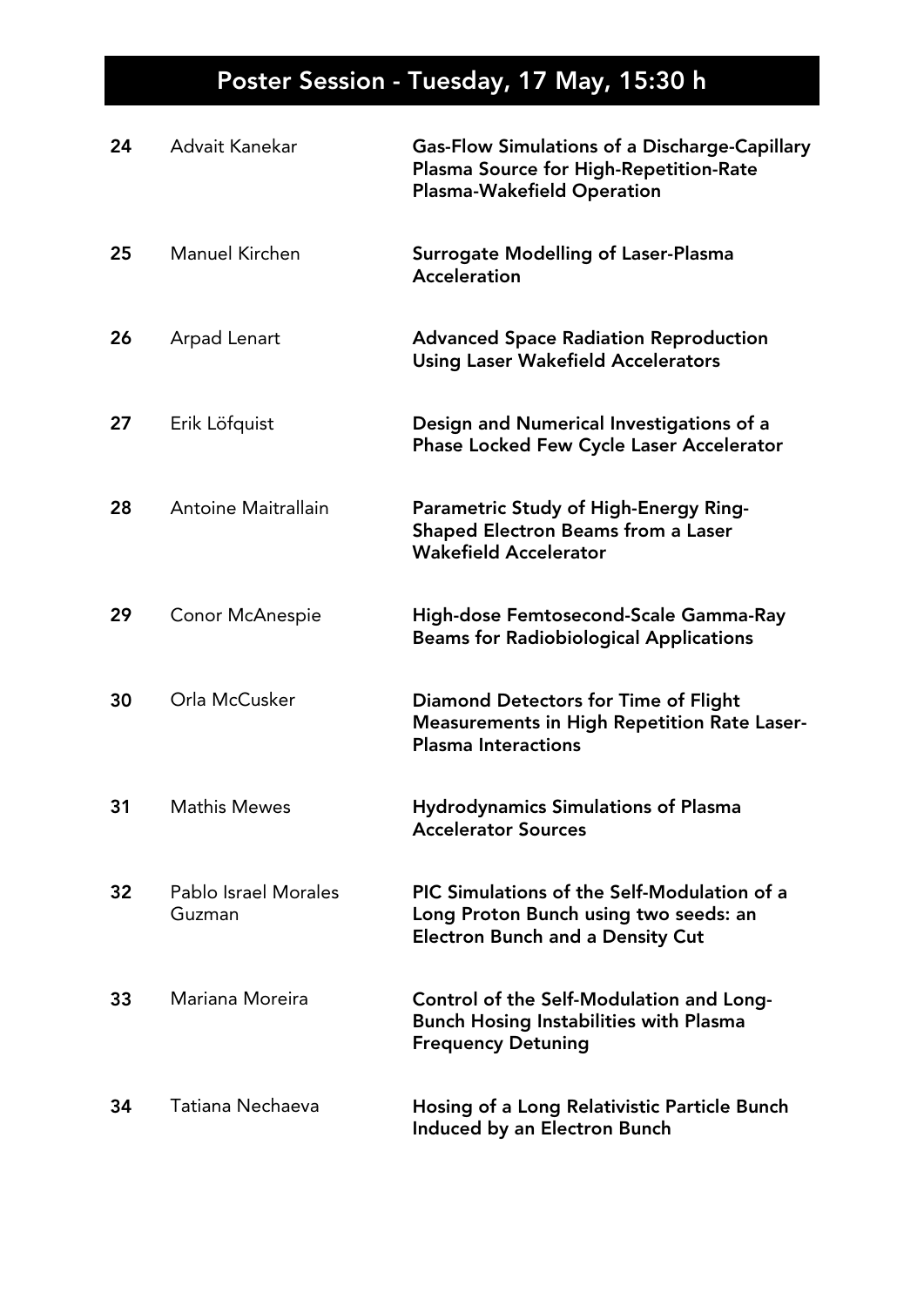| 35 | Isabella Pagano      | <b>Source Size Analysis of Laser Plasma</b><br><b>Acceleration Generated X-Rays</b>                                                   |
|----|----------------------|---------------------------------------------------------------------------------------------------------------------------------------|
| 36 | Felipe Peña          | <b>Progress Toward High Overall Energy</b><br>Efficiency in a Beam-Driven Plasma-Wakefield<br><b>Accelerator Stage</b>                |
| 37 | Christopher Pieronek | Ionization Injection in a Laser-Heated<br><b>Capillary Discharge Waveguide</b>                                                        |
| 38 | Kristjan Poder       | <b>Polarised Electron Beams from Plasmas</b>                                                                                          |
| 39 | Dennis Proft         | <b>Plasma-Based Accelerator as Possible</b><br><b>Replacement of a 26 MeV Linear Accelerator</b><br>as Pre-Injector for a Synchrotron |
| 40 | Jan Pucek            | <b>Competition Between Electron Seeding and</b><br><b>Relativistic Ionization Front Seeding</b>                                       |
| 41 | Alexander Pukhov     | Positron Acceleration via Laser-Augmented<br><b>Blowouts in Two-Column Plasma Structures</b>                                          |
| 42 | Susanne Schöbel      | <b>Optical Probing of Plasma Waves in a Hybrid</b><br><b>LWFA-PWFA Stage</b>                                                          |
| 43 | Sarah Schröder       | <b>Stability Studies in a Plasma-Wakefield</b><br>Accelerator                                                                         |
| 44 | Rob Shalloo          | <b>Automation and Control of Plasma</b><br><b>Accelerators Using Bayesian Optimisation</b>                                            |
| 45 | Xiaofei Shen         | <b>Electron Acceleration by Surface Plasma</b><br>Wave at Overdense Plasma-Vacuum Interface                                           |
| 46 | <b>Thales Silva</b>  | <b>Two Schemes for Plasma-Based Positron</b><br><b>Acceleration: Thin Hollow Channels and Non-</b><br><b>Neutral Fireball Beams</b>   |